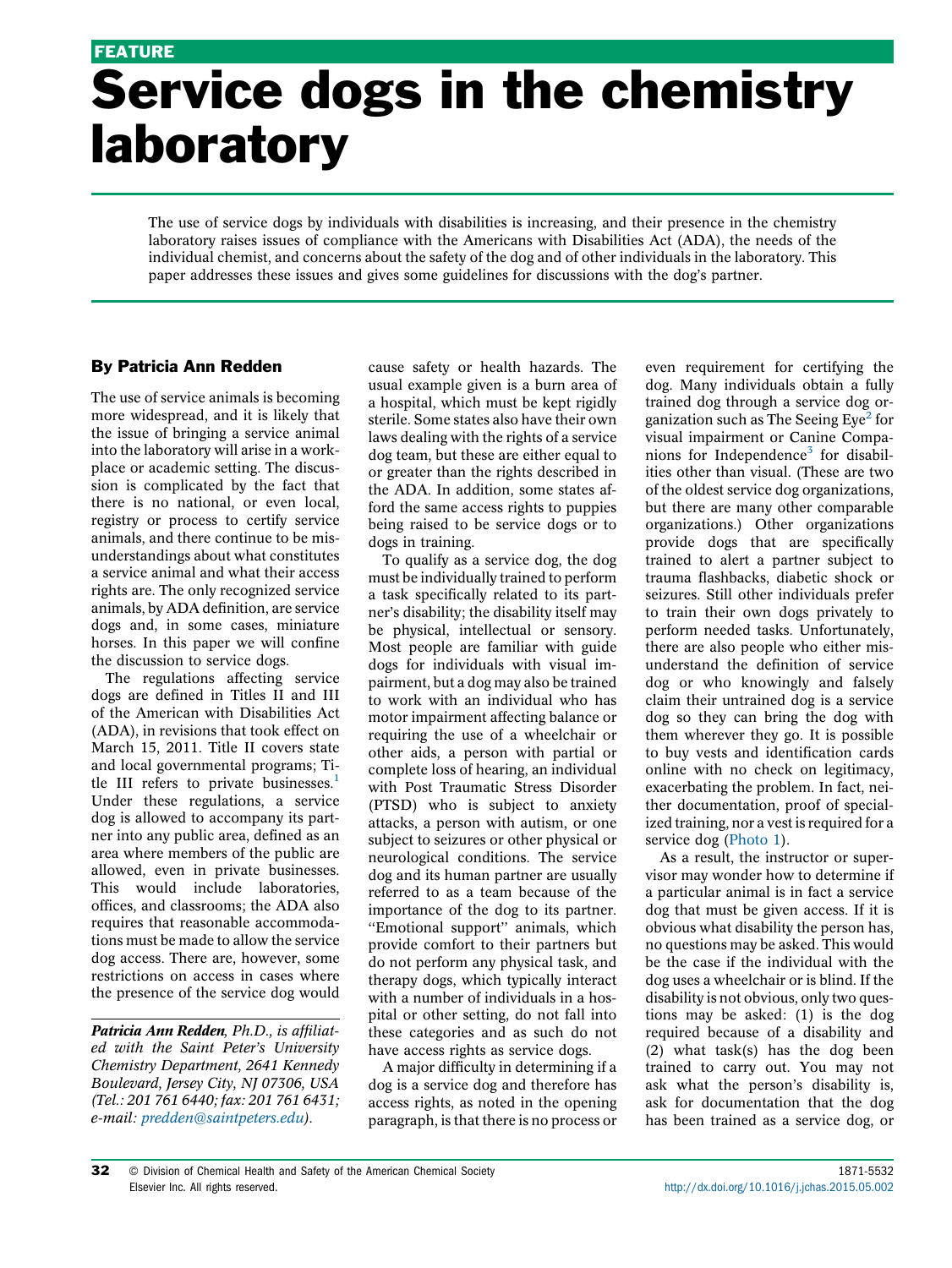<span id="page-1-0"></span>

Photo 1. Grace in training.

ask that the dog demonstrate the task(s). If the answers are that the dog is required and that it performs some specifc task or work, the dog can only be denied access under ADA if it is not under control or is not housebroken.

Some universities have established detailed policies dealing with service dogs and service dogs in training on their campuses and in their laboratories. Westminster College in Utah, for example, notes that teaching laboratories and any room where protective clothing is worn are off-limits to service animals, although a laboratory director may allow access on a case-by-case basis.<sup>[4](#page-2-0)</sup> Kennesaw State University in Georgia identifes as off-limits research laboratories and other areas where chemicals may be harmful to t[h](#page-2-0)e dog, although again that can be reviewed in individual cases.<sup>[5](#page-2-0)</sup> The University of California, Davis, requires an individualized assessment of the area and potential risk before denying access, and also allows departments to [re](#page-2-0)quire the use of booties and/or lab coats.<sup>[6](#page-2-0)</sup>

The rationale for these restrictions is the safety of the service dog in potentially hazardous settings. There are real concerns about having a service dog in the laboratory, particularly in a relatively crowded academic laboratory. Not only must the dog be protected from predictable and accidental exposure to chemicals, but other individuals in the laboratory should not be adversely affected by the dog's actions.

Consider how students are supposed to dress for lab, as recommended in the

ACS publication Safety in Academic Chemistry Laboratories, Vol  $I$ ,<sup>[7](#page-2-0)</sup> and the reasons for these recommendations. To give protection from splashes and spills, students should wear chemical splash goggles, closed-toe shoes made of leather or leather-like substitutes, long pants or skirt, and a chemicaland fre-resistant apron or lab coat. Hair and loose clothing should be tied back, all jewelry removed, and appropriate gloves used as needed.

Now consider the corresponding safety needs of a dog in the laboratory. The dog's entire body will be potentially exposed to dripping, spilled or splashed chemicals and to materials, including shards of broken glass or chemicals, left on the floor of the laboratory. In order to protect the dog fully, it literally needs a chemical-resistant cover for its entire body, as well as booties and goggles. The coverage must be more comprehensive than a coat for the weather, since the dog's lower body, head, and tail are also exposed and must be protected. Goggles of course must be sized to the dog's face and be comfortable to wear. A recent issue of  $C&EN^8$  showed a dog dressed for laboratory in an academic institution, but the only protective equipment provided for that dog was swimming goggles and booties, and a provision that it would lay on a mat during the laboratory period.

Equally important is the question of where the dog should be located in the laboratory during the working hours. The dog will be below bench level and so provides a physical hazard the equivalent of an open drawer, stool, or backpack in the aisle. If there is an area out of the traffic pattern or a recessed ''wheelchair access'' area under a laboratory bench, the dog could be placed there on a mat. In some cases, dogs have been placed against walls or under coat racks. However, even though service dogs are trained to lie quietly for long periods of time, even the best-trained dog will have some movement, which could result in a tail or legs protruding into more-traveled areas. The result could be a tripping hazard and a startled dog, which would cause additional problems. If the ventilation in the laboratory is not adequate, heavier-than-air vapors